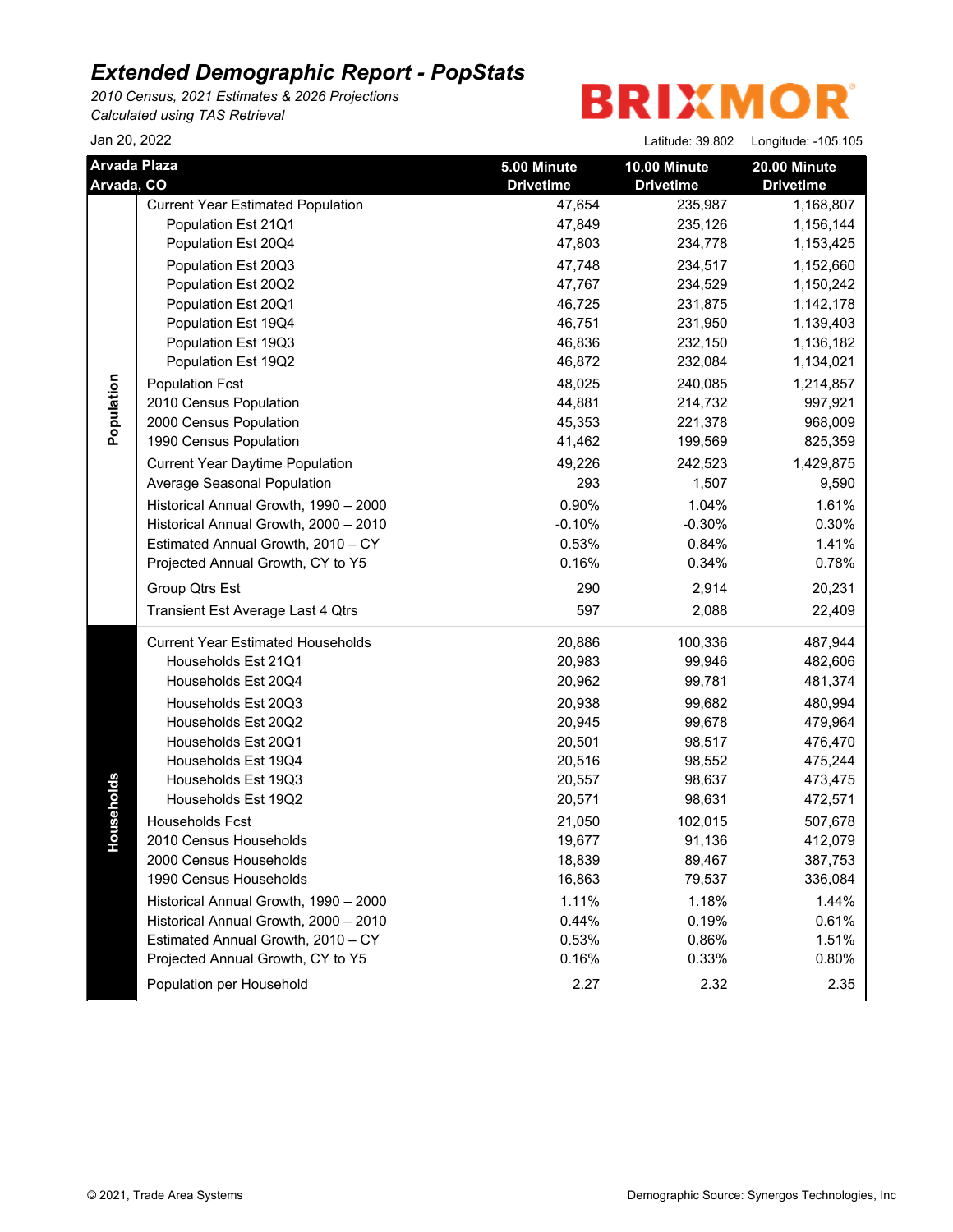*2010 Census, 2021 Estimates & 2026 Projections Calculated using TAS Retrieval*

| Jan 20, 2022                                  |                  | Latitude: 39.802 | Longitude: -105.105 |
|-----------------------------------------------|------------------|------------------|---------------------|
| <b>Arvada Plaza</b>                           | 5.00 Minute      | 10.00 Minute     | 20.00 Minute        |
| Arvada, CO                                    | <b>Drivetime</b> | <b>Drivetime</b> | <b>Drivetime</b>    |
| HH Income \$500,000 or more                   | 1.0%             | 1.6%             | 1.9%                |
| HH Income \$250,000 to \$499,999              | 1.2%             | 2.0%             | 2.2%                |
| HH Income \$200,000 to \$249,999              | 2.8%             | 4.6%             | 5.2%                |
| HH Income \$175,000 to \$199,999              | 2.8%             | 4.1%             | 4.0%                |
| HH Income \$150,000 to \$174,999              | 4.3%             | 5.9%             | 5.6%                |
| HH Income \$100,000 to 149,999                | 17.7%            | 18.5%            | 17.5%               |
| HH Income \$75,000 to 99,999                  | 15.7%            | 14.1%            | 13.4%               |
| HH Income \$50,000 to 74,999                  | 18.8%            | 17.6%            | 17.7%               |
| HH Income \$35,000 to 49,999                  | 13.4%            | 11.4%            | 11.4%               |
| HH Income \$25,000 to 34,999                  | 8.5%             | 6.9%             | 7.0%                |
| HH Income \$15,000 to 24,999                  | 6.1%             | 6.2%             | 6.5%                |
| HH Income \$0 to 14,999                       | 7.8%             | 7.1%             | 7.7%                |
| Average Household Income                      | \$86,116         | \$98,675         | \$101,497           |
| Median Household Income                       | \$68,458         | \$76,248         | \$74,711            |
| Per Capita Income                             | \$37,920         | \$42,310         | \$42,908            |
| 2000 Average HH Income                        | \$49,448         | \$56,900         | \$56,308            |
| 2000 Median HH Income                         | \$41,295         | \$46,765         | \$44,184            |
| Disposable HH Income \$500,000 or more        | #N/A             | #N/A             | #N/A                |
| Disposable HH Income \$250,000 to \$499,999   | #N/A             | #N/A             | #N/A                |
| Disposable HH Income \$200,000 to \$249,999   | #N/A             | #N/A             | #N/A                |
| Disposable HH Income \$175,000 to \$199,999   | $1\%$            | 2%               | 2%                  |
| Disposable HH Income \$150,000 to \$174,999   | 2%               | 4%               | 4%                  |
| Disposable HH Income \$100,000 to \$149,999   | 14%              | 17%              | 17%                 |
| Disposable HH Income \$75,000 to \$99,999     | 16%              | 16%              | 15%                 |
| Disposable HH Income \$50,000 to \$74,999     | 22%              | 20%              | 19%                 |
| Disposable HH Income \$35,000 to \$49,999     | 15%              | 14%              | 14%                 |
| Disposable HH Income \$25,000 to \$34,999     | 9%               | 8%               | $8%$                |
| Disposable HH Income \$15,000 to \$24,999     | 8%               | 8%               | $8%$                |
| Disposable HH Income \$0 to\$14,999           | 8%               | $8\%$            | 8%                  |
| Average Disposable Income                     | 69,947           | 79,073           | 79,478              |
| Median Disposable Income                      | 59,504           | 66,023           | 64,730              |
| Householder White - Count                     | 16,500           | 76,085           | 328,640             |
| Median HH Income                              | \$72,126         | \$83,640         | \$86,303            |
| Average HH Income                             | \$81,150         | \$92,658         | \$95,690            |
| Householder Black or African-American - Count | 233              | 955              | 15,827              |
| Median HH Income                              | \$60,606         | \$45,107         | \$41,268            |
| Average HH Income                             | \$69,034         | \$53,662         | \$53,516            |
| Householder Hispanic - Count                  | 3,127            | 17,665           | 107,942             |
| Median HH Income                              | \$53,592         | \$59,717         | \$56,959            |
| Average HH Income                             | \$59,952         | \$67,712         | \$67,316            |
| Householder Asian or Pacific Islander - Count | 284              | 1,790            | 13,161              |
| Median HH Income                              | \$98,199         | \$77,775         | \$75,367            |
| Average HH Income                             | \$107,893        | \$90,111         | \$86,696            |
| Householder Other or Pacific Islander - Count | 741              | 3,840            | 22,375              |
| Median HH Income                              | \$74,012         | \$65,242         | \$67,031            |
| Average HH Income                             | \$79,925         | \$74,417         | \$78,068            |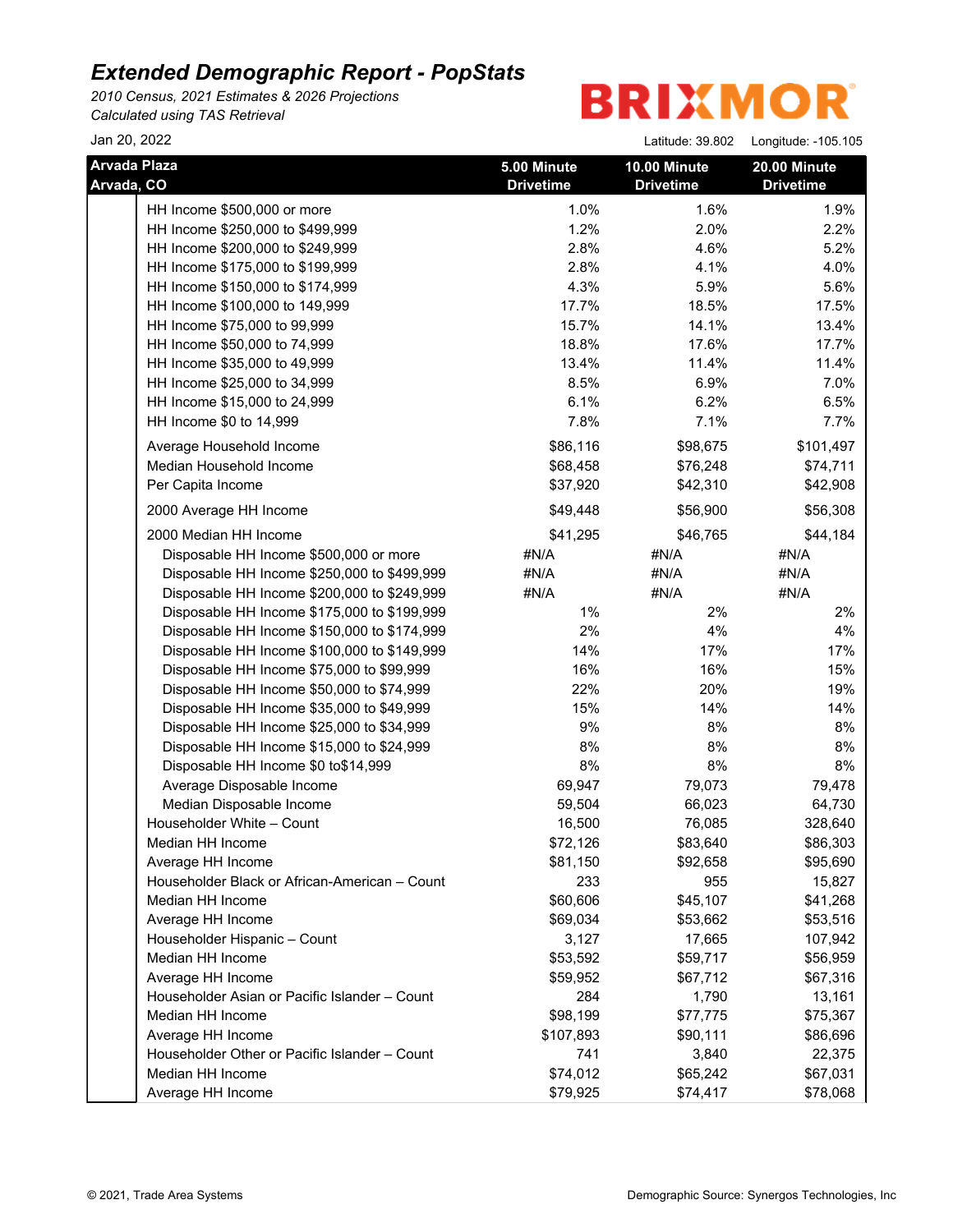*2010 Census, 2021 Estimates & 2026 Projections Calculated using TAS Retrieval*

|                           | Jan 20, 2022                      |                                 | Latitude: 39.802                 | Longitude: -105.105              |
|---------------------------|-----------------------------------|---------------------------------|----------------------------------|----------------------------------|
|                           | <b>Arvada Plaza</b><br>Arvada, CO | 5.00 Minute<br><b>Drivetime</b> | 10.00 Minute<br><b>Drivetime</b> | 20.00 Minute<br><b>Drivetime</b> |
|                           | Male Population                   | 23,470                          | 116,346                          | 588,330                          |
| Gender                    | Female Population                 | 24,185                          | 119,641                          | 580,477                          |
|                           | Count of Pop 0 to 4 years         | 3,231                           | 15,016                           | 82,965                           |
|                           | Count of Pop 0 to 7 years         | 4,717                           | 22,125                           | 124,655                          |
|                           | Count of Pop 5 - 13               | 5,651                           | 26,972                           | 146,541                          |
|                           | Count of Pop 14 - 18              | 2,243                           | 10,546                           | 58,801                           |
|                           | Count of Pop 19 - 22              | 2,123                           | 11,156                           | 58,879                           |
|                           | Count of Pop 22 - 25              | 1,555                           | 7,926                            | 37,179                           |
|                           | Count of Pop 25 - 29              | 2,660                           | 12,990                           | 63,341                           |
|                           | Count of Pop 30 - 34              | 2,903                           | 13,020                           | 73,135                           |
|                           | Count of Pop 35 - 39              | 3,421                           | 15,070                           | 91,876                           |
|                           | Count of Pop 40 - 44              | 3,174                           | 15,590                           | 87,841                           |
|                           | Count of Pop 45 - 59              | 8,821                           | 45,888                           | 221,483                          |
|                           | Count of Pop 60 - 74              | 8,376                           | 44,104                           | 179,725                          |
|                           | Count of Pop 75 - 84              | 2,556                           | 13,287                           | 51,973                           |
|                           | Count of Pop 85+                  | 938                             | 4,423                            | 15,066                           |
| by Age                    | % of Pop 0 to 4 years             | 6.8%                            | 6.4%                             | 7.1%                             |
|                           | % of Pop 0 to 7 years             | 9.9%                            | 9.4%                             | 10.7%                            |
|                           | % of Pop 5 - 13                   | 11.9%                           | 11.4%                            | 12.5%                            |
|                           | % of Pop 14 - 18                  | 4.7%                            | 4.5%                             | 5.0%                             |
|                           | % of Pop 19 - 22                  | 4.5%                            | 4.7%                             | 5.0%                             |
|                           | % of Pop 22 - 25                  | 3.3%                            | 3.4%                             | 3.2%                             |
|                           | % of Pop 25 - 29                  | 5.6%                            | 5.5%                             | 5.4%                             |
|                           | % of Pop 30 - 34                  | 6.1%                            | 5.5%                             | 6.3%                             |
|                           | % of Pop 35 - 39                  | 7.2%                            | 6.4%                             | 7.9%                             |
|                           | % of Pop 40 - 44                  | 6.7%                            | 6.6%                             | 7.5%                             |
|                           | % of Pop 45 - 59                  | 18.5%                           | 19.4%                            | 18.9%                            |
|                           | % of Pop 60 - 74                  | 17.6%                           | 18.7%                            | 15.4%                            |
|                           | % of Pop 75 - 84                  | 5.4%                            | 5.6%                             | 4.4%                             |
|                           | % of Pop 85+                      | 2.0%                            | 1.9%                             | 1.3%                             |
|                           | Median Age                        | 40.1                            | 41.7                             | 38.5                             |
|                           | Average Age                       | 40.2                            | 41.1                             | 38.5                             |
|                           | % of Pop 0 to 4 years             | 7.1%                            | 6.6%                             | 7.3%                             |
|                           | % of Pop 5 - 13                   | 12.4%                           | 11.8%                            | 12.8%                            |
|                           | % of Pop 14 - 18                  | 5.0%                            | 4.6%                             | 5.1%                             |
|                           | % of Pop 19 - 22                  | 4.8%                            | 4.9%                             | 5.1%                             |
|                           | % of Pop 22 - 25                  | 3.4%                            | 3.5%                             | 3.3%                             |
|                           | % of Pop 25 - 29                  | 5.8%                            | 5.7%                             | 5.6%                             |
|                           | % of Pop 30 - 34                  | 6.2%                            | 5.7%                             | 6.3%                             |
|                           | % of Pop 35 - 39                  | 7.3%                            | 6.5%                             | 7.9%                             |
|                           | % of Pop 40 - 44                  | 6.8%                            | 6.7%                             | 7.7%                             |
| Male Population<br>by Age | % of Pop 45 - 59                  | 18.8%                           | 19.7%                            | 19.4%                            |
|                           | % of Pop 75 - 84                  | 4.3%                            | 4.8%                             | 3.8%                             |
|                           | % of Pop 60 - 74                  | 17.0%                           | 18.1%                            | 14.9%                            |
|                           | % of Pop 85+                      | 1.2%                            | 1.2%                             | 0.8%                             |
|                           | Median Age                        | 38.7                            | 40.4                             | 37.9                             |
|                           | Average Age                       | 38.8                            | 39.9                             | 37.7                             |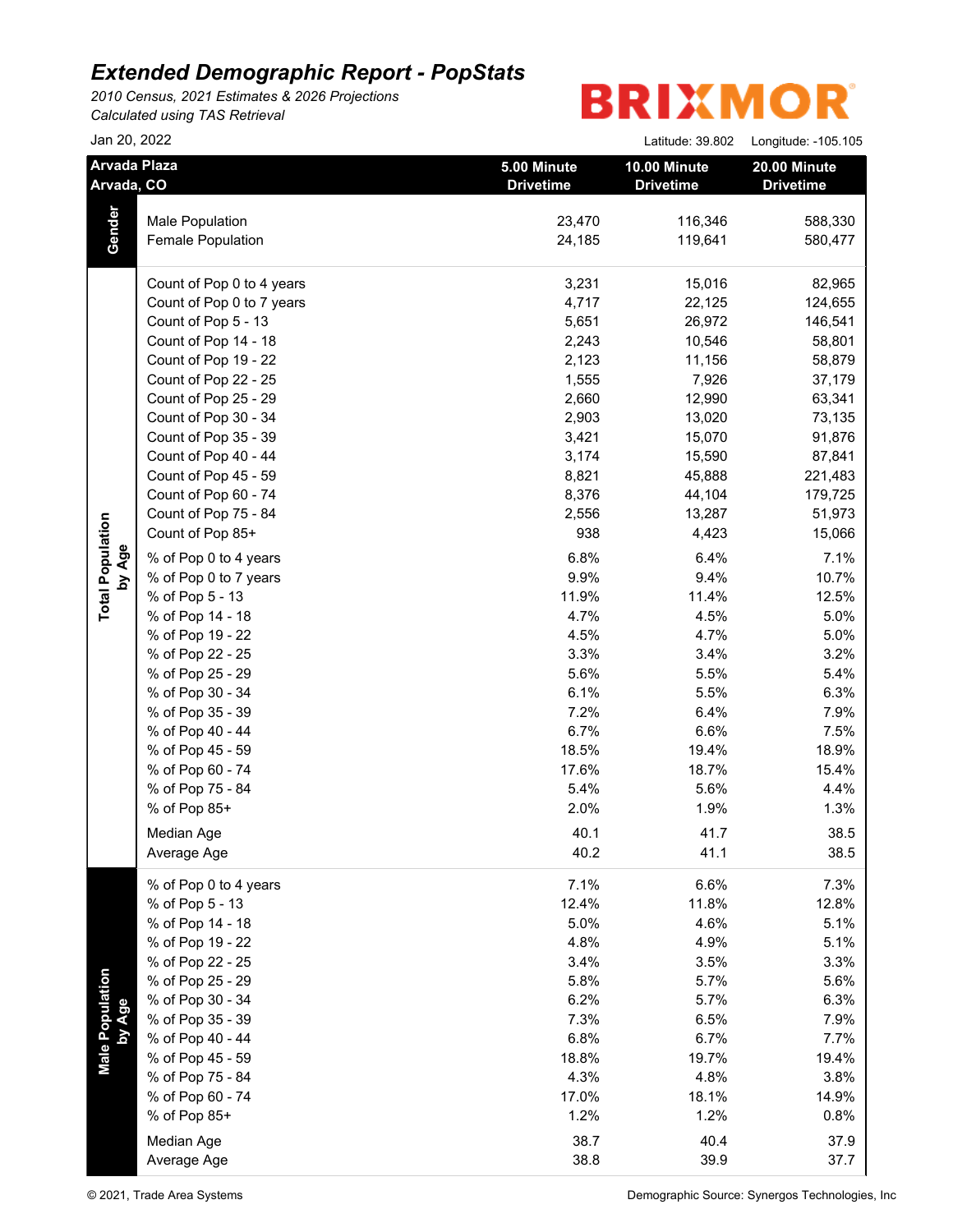*2010 Census, 2021 Estimates & 2026 Projections Calculated using TAS Retrieval*

| Jan 20, 2022                       |                                                                                                                                                                                                                                                                                                                                                                                                                                                                                                                                                                                                                                                       | Latitude: 39.802                                                                                                                                                        | Longitude: -105.105                                                                                                                                                           |
|------------------------------------|-------------------------------------------------------------------------------------------------------------------------------------------------------------------------------------------------------------------------------------------------------------------------------------------------------------------------------------------------------------------------------------------------------------------------------------------------------------------------------------------------------------------------------------------------------------------------------------------------------------------------------------------------------|-------------------------------------------------------------------------------------------------------------------------------------------------------------------------|-------------------------------------------------------------------------------------------------------------------------------------------------------------------------------|
|                                    | 5.00 Minute<br><b>Drivetime</b>                                                                                                                                                                                                                                                                                                                                                                                                                                                                                                                                                                                                                       | 10.00 Minute<br><b>Drivetime</b>                                                                                                                                        | 20.00 Minute<br><b>Drivetime</b>                                                                                                                                              |
| % of Pop 0 to 4 years              | 6.5%                                                                                                                                                                                                                                                                                                                                                                                                                                                                                                                                                                                                                                                  | 6.1%                                                                                                                                                                    | 6.9%                                                                                                                                                                          |
| % of Pop 5 - 13                    | 11.3%                                                                                                                                                                                                                                                                                                                                                                                                                                                                                                                                                                                                                                                 | 11.0%                                                                                                                                                                   | 12.3%                                                                                                                                                                         |
| % of Pop 14 - 18                   | 4.4%                                                                                                                                                                                                                                                                                                                                                                                                                                                                                                                                                                                                                                                  | 4.4%                                                                                                                                                                    | 5.0%                                                                                                                                                                          |
| % of Pop 19 - 22                   | 4.1%                                                                                                                                                                                                                                                                                                                                                                                                                                                                                                                                                                                                                                                  | 4.6%                                                                                                                                                                    | 5.0%                                                                                                                                                                          |
| % of Pop 22 - 25                   | 3.1%                                                                                                                                                                                                                                                                                                                                                                                                                                                                                                                                                                                                                                                  | 3.2%                                                                                                                                                                    | 3.1%<br>941,299<br>45,895<br>35,331<br>146,282<br>80.5%<br>3.9%<br>3.0%<br>12.5%<br>78.3%<br>17.2%<br>0.8%                                                                    |
| % of Pop 25 - 29                   | 5.4%                                                                                                                                                                                                                                                                                                                                                                                                                                                                                                                                                                                                                                                  | 5.3%                                                                                                                                                                    | 5.3%                                                                                                                                                                          |
| % of Pop 30 - 34                   | 6.0%                                                                                                                                                                                                                                                                                                                                                                                                                                                                                                                                                                                                                                                  | 5.3%                                                                                                                                                                    | 6.2%                                                                                                                                                                          |
| % of Pop 35 - 39                   | 7.1%                                                                                                                                                                                                                                                                                                                                                                                                                                                                                                                                                                                                                                                  | 6.3%                                                                                                                                                                    | 7.8%                                                                                                                                                                          |
| % of Pop 40 - 44                   | 6.5%                                                                                                                                                                                                                                                                                                                                                                                                                                                                                                                                                                                                                                                  | 6.5%                                                                                                                                                                    | 7.3%                                                                                                                                                                          |
| % of Pop 45 - 59                   | 18.2%                                                                                                                                                                                                                                                                                                                                                                                                                                                                                                                                                                                                                                                 | 19.2%                                                                                                                                                                   | 18.5%                                                                                                                                                                         |
| % of Pop 60 - 74                   | 18.2%                                                                                                                                                                                                                                                                                                                                                                                                                                                                                                                                                                                                                                                 | 19.2%                                                                                                                                                                   | 15.9%                                                                                                                                                                         |
| % of Pop 75 - 84                   | 6.4%                                                                                                                                                                                                                                                                                                                                                                                                                                                                                                                                                                                                                                                  | 6.4%                                                                                                                                                                    | 5.1%                                                                                                                                                                          |
| % of Pop 85+                       | 2.7%                                                                                                                                                                                                                                                                                                                                                                                                                                                                                                                                                                                                                                                  | 2.6%                                                                                                                                                                    | 1.8%                                                                                                                                                                          |
|                                    |                                                                                                                                                                                                                                                                                                                                                                                                                                                                                                                                                                                                                                                       |                                                                                                                                                                         | 39.1                                                                                                                                                                          |
|                                    |                                                                                                                                                                                                                                                                                                                                                                                                                                                                                                                                                                                                                                                       |                                                                                                                                                                         | 39.3                                                                                                                                                                          |
|                                    |                                                                                                                                                                                                                                                                                                                                                                                                                                                                                                                                                                                                                                                       |                                                                                                                                                                         |                                                                                                                                                                               |
|                                    |                                                                                                                                                                                                                                                                                                                                                                                                                                                                                                                                                                                                                                                       |                                                                                                                                                                         |                                                                                                                                                                               |
|                                    |                                                                                                                                                                                                                                                                                                                                                                                                                                                                                                                                                                                                                                                       |                                                                                                                                                                         |                                                                                                                                                                               |
|                                    |                                                                                                                                                                                                                                                                                                                                                                                                                                                                                                                                                                                                                                                       |                                                                                                                                                                         |                                                                                                                                                                               |
|                                    |                                                                                                                                                                                                                                                                                                                                                                                                                                                                                                                                                                                                                                                       |                                                                                                                                                                         |                                                                                                                                                                               |
|                                    |                                                                                                                                                                                                                                                                                                                                                                                                                                                                                                                                                                                                                                                       |                                                                                                                                                                         |                                                                                                                                                                               |
|                                    |                                                                                                                                                                                                                                                                                                                                                                                                                                                                                                                                                                                                                                                       |                                                                                                                                                                         |                                                                                                                                                                               |
|                                    |                                                                                                                                                                                                                                                                                                                                                                                                                                                                                                                                                                                                                                                       |                                                                                                                                                                         |                                                                                                                                                                               |
|                                    |                                                                                                                                                                                                                                                                                                                                                                                                                                                                                                                                                                                                                                                       |                                                                                                                                                                         |                                                                                                                                                                               |
|                                    |                                                                                                                                                                                                                                                                                                                                                                                                                                                                                                                                                                                                                                                       |                                                                                                                                                                         |                                                                                                                                                                               |
|                                    |                                                                                                                                                                                                                                                                                                                                                                                                                                                                                                                                                                                                                                                       |                                                                                                                                                                         |                                                                                                                                                                               |
|                                    |                                                                                                                                                                                                                                                                                                                                                                                                                                                                                                                                                                                                                                                       |                                                                                                                                                                         | 0.3%                                                                                                                                                                          |
|                                    |                                                                                                                                                                                                                                                                                                                                                                                                                                                                                                                                                                                                                                                       |                                                                                                                                                                         | 0.4%                                                                                                                                                                          |
|                                    |                                                                                                                                                                                                                                                                                                                                                                                                                                                                                                                                                                                                                                                       |                                                                                                                                                                         | 0.5%                                                                                                                                                                          |
|                                    |                                                                                                                                                                                                                                                                                                                                                                                                                                                                                                                                                                                                                                                       |                                                                                                                                                                         | 0.7%                                                                                                                                                                          |
|                                    |                                                                                                                                                                                                                                                                                                                                                                                                                                                                                                                                                                                                                                                       |                                                                                                                                                                         | 0.4%                                                                                                                                                                          |
|                                    |                                                                                                                                                                                                                                                                                                                                                                                                                                                                                                                                                                                                                                                       |                                                                                                                                                                         | 0.1%                                                                                                                                                                          |
|                                    |                                                                                                                                                                                                                                                                                                                                                                                                                                                                                                                                                                                                                                                       |                                                                                                                                                                         |                                                                                                                                                                               |
|                                    |                                                                                                                                                                                                                                                                                                                                                                                                                                                                                                                                                                                                                                                       |                                                                                                                                                                         | 0.6%                                                                                                                                                                          |
|                                    |                                                                                                                                                                                                                                                                                                                                                                                                                                                                                                                                                                                                                                                       |                                                                                                                                                                         | 0.1%                                                                                                                                                                          |
| Speak Other Language at Home       | 0.3%                                                                                                                                                                                                                                                                                                                                                                                                                                                                                                                                                                                                                                                  | 0.4%                                                                                                                                                                    | 0.6%                                                                                                                                                                          |
| <b>Hispanic Population</b>         | 8,399                                                                                                                                                                                                                                                                                                                                                                                                                                                                                                                                                                                                                                                 | 52,020                                                                                                                                                                  | 352,756                                                                                                                                                                       |
| <b>Hispanic Population Percent</b> | 17.6%                                                                                                                                                                                                                                                                                                                                                                                                                                                                                                                                                                                                                                                 | 22.0%                                                                                                                                                                   | 30.2%                                                                                                                                                                         |
| Mexican                            | 73.5%                                                                                                                                                                                                                                                                                                                                                                                                                                                                                                                                                                                                                                                 | 72.0%                                                                                                                                                                   | 76.7%                                                                                                                                                                         |
| Puerto Rican                       | 1.1%                                                                                                                                                                                                                                                                                                                                                                                                                                                                                                                                                                                                                                                  | 1.7%                                                                                                                                                                    | 1.5%                                                                                                                                                                          |
| Cuban                              | 0.4%                                                                                                                                                                                                                                                                                                                                                                                                                                                                                                                                                                                                                                                  | 0.7%                                                                                                                                                                    | 0.8%                                                                                                                                                                          |
| Dominican                          | 0.2%                                                                                                                                                                                                                                                                                                                                                                                                                                                                                                                                                                                                                                                  | 0.1%                                                                                                                                                                    | 0.2%                                                                                                                                                                          |
| <b>Central American</b>            | 1.9%                                                                                                                                                                                                                                                                                                                                                                                                                                                                                                                                                                                                                                                  | 1.6%                                                                                                                                                                    | 2.2%                                                                                                                                                                          |
| South American                     | 1.4%                                                                                                                                                                                                                                                                                                                                                                                                                                                                                                                                                                                                                                                  | 1.9%                                                                                                                                                                    | 1.7%                                                                                                                                                                          |
| Other Hispanic                     | 21.6%                                                                                                                                                                                                                                                                                                                                                                                                                                                                                                                                                                                                                                                 | 22.1%                                                                                                                                                                   | 16.9%                                                                                                                                                                         |
|                                    |                                                                                                                                                                                                                                                                                                                                                                                                                                                                                                                                                                                                                                                       |                                                                                                                                                                         |                                                                                                                                                                               |
| 2000 Hispanic Population Percent   | 11%                                                                                                                                                                                                                                                                                                                                                                                                                                                                                                                                                                                                                                                   | 19%                                                                                                                                                                     | 27%                                                                                                                                                                           |
|                                    | <b>Arvada Plaza</b><br>Arvada, CO<br>Median Age<br>Average Age<br>Count of White<br>Count of Black or African-American<br>Count of Asian or Pacific Islander<br>Count of Other races<br>White<br><b>Black or African American</b><br>Asian<br><b>Other Races</b><br>Speak English at Home<br>Speak Spanish at Home<br>Speak French or French Creole at Home<br>Speak German at Home<br>Speak Russian or Other Slavic Language at Hor<br>Speak Other Indo-European Language at Home<br>Speak Chinese at Home<br>Speak Korean at Home<br>Speak Vietnamese at Home<br>Speak Other Asian Language at Home<br>Speak Tagalog and Other Pacific Languages at | 41.6<br>41.6<br>42,491<br>713<br>653<br>3,796<br>89.2%<br>1.5%<br>1.4%<br>8.0%<br>89.3%<br>7.6%<br>0.4%<br>0.5%<br>0.5%<br>0.8%<br>0.2%<br>0.0%<br>0.3%<br>0.1%<br>0.0% | 43.0<br>42.2<br>206,045<br>3,448<br>4,617<br>21,877<br>87.3%<br>1.5%<br>2.0%<br>9.3%<br>86.8%<br>9.9%<br>0.3%<br>0.4%<br>0.4%<br>0.6%<br>0.4%<br>0.1%<br>0.3%<br>0.4%<br>0.1% |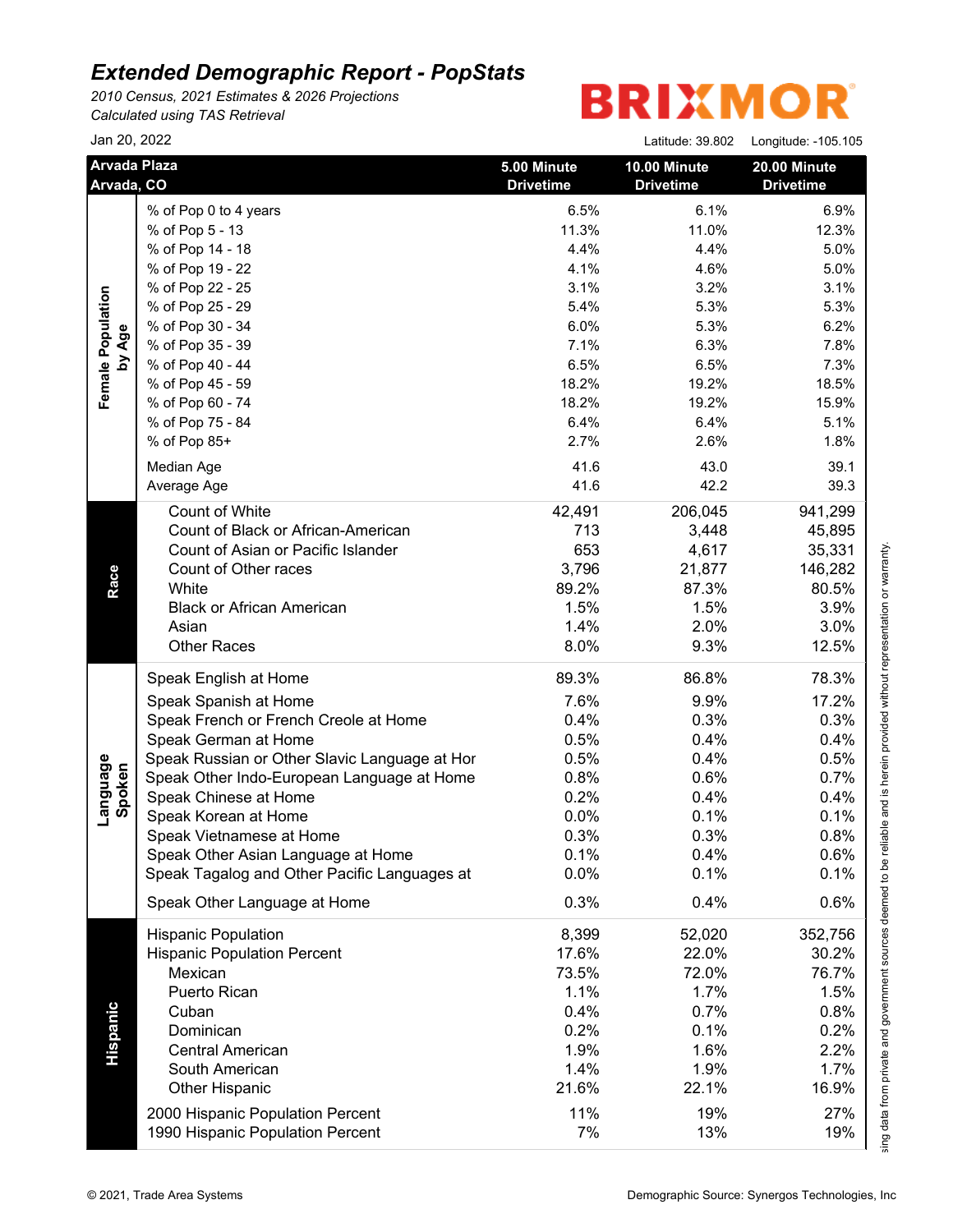*2010 Census, 2021 Estimates & 2026 Projections Calculated using TAS Retrieval*

| Jan 20, 2022                      |                                                                                                                                                                                                                                                         |                                                                                | Latitude: 39.802                                                               | Longitude: -105.105                                                              |
|-----------------------------------|---------------------------------------------------------------------------------------------------------------------------------------------------------------------------------------------------------------------------------------------------------|--------------------------------------------------------------------------------|--------------------------------------------------------------------------------|----------------------------------------------------------------------------------|
| <b>Arvada Plaza</b><br>Arvada, CO |                                                                                                                                                                                                                                                         | 5.00 Minute<br><b>Drivetime</b>                                                | 10.00 Minute<br><b>Drivetime</b>                                               | 20.00 Minute<br><b>Drivetime</b>                                                 |
|                                   | American (percent of total population)                                                                                                                                                                                                                  | 3.4%                                                                           | 3.5%                                                                           | 2.8%                                                                             |
|                                   | American                                                                                                                                                                                                                                                | 2.7%                                                                           | 2.8%                                                                           | 2.1%                                                                             |
|                                   | Native American (ie. Indian/Eskimo)                                                                                                                                                                                                                     | 0.6%                                                                           | 0.6%                                                                           | 0.7%                                                                             |
|                                   | Hawaiian/Pacific Islander                                                                                                                                                                                                                               | 0.1%                                                                           | 0.1%                                                                           | 0.1%                                                                             |
|                                   | Asian (percent of total population)<br>Chinese<br>Japanese                                                                                                                                                                                              | 1.3%<br>0.3%<br>0.2%<br>0.1%                                                   | 1.9%<br>0.4%<br>0.2%<br>0.2%                                                   | 2.9%<br>0.5%<br>0.3%<br>0.2%                                                     |
|                                   | Korean<br>South Central Asian (ie. Indian)                                                                                                                                                                                                              | 0.2%                                                                           | 0.2%                                                                           | 0.3%                                                                             |
|                                   | South East Asian (ie. Vietnamese)<br><b>Other Asian</b>                                                                                                                                                                                                 | 0.4%<br>0.2%                                                                   | 0.7%<br>0.1%                                                                   | 1.4%<br>0.2%                                                                     |
|                                   | European (percent of total population)<br><b>British</b><br>Dutch<br>French<br>German<br>Italian<br>Polish<br>Scandinavian<br>Scotch/Irish<br>Other European (ie. Greek/Russian)                                                                        | 42.8%<br>6.4%<br>0.7%<br>1.3%<br>12.7%<br>4.0%<br>1.5%<br>3.5%<br>8.5%<br>4.2% | 39.9%<br>6.3%<br>0.7%<br>1.3%<br>11.3%<br>3.6%<br>1.3%<br>3.5%<br>8.0%<br>3.9% | 32.5%<br>5.0%<br>0.6%<br>1.1%<br>8.7%<br>2.7%<br>1.2%<br>2.8%<br>6.6%<br>3.6%    |
|                                   | Middle Eastern                                                                                                                                                                                                                                          | 0.2%                                                                           | 0.3%                                                                           | 0.3%                                                                             |
|                                   | <b>Other Ancestry</b>                                                                                                                                                                                                                                   | 17.7%                                                                          | 17.6%                                                                          | 19.1%                                                                            |
|                                   | <b>Unclassified Ancestry</b>                                                                                                                                                                                                                            | 17.0%                                                                          | 14.7%                                                                          | 12.1%                                                                            |
| Education<br>(Age 25+)            | Adult Population (25 Years or Older)<br>Elementary (0 to 8)<br>Some High School (9 to 11)<br>High School Graduate (12)<br>Some College (13 to 16)<br>Associates Degree Only<br><b>Bachelors Degree Only</b><br><b>Graduate Degree</b><br>% College (4+) | 32,851<br>2.3%<br>6.1%<br>27.0%<br>22.1%<br>9.8%<br>22.2%<br>10.5%<br>32.7%    | 164,371<br>3.2%<br>5.4%<br>23.3%<br>21.1%<br>7.4%<br>25.3%<br>14.3%<br>39.6%   | 784,442<br>5.3%<br>6.7%<br>21.4%<br>18.6%<br>6.6%<br>25.9%<br>15.5%<br>41.5%     |
|                                   | Total Households - count                                                                                                                                                                                                                                | 20,886                                                                         | 100,336                                                                        | 487,944                                                                          |
| Household<br>Type                 | One Person HHs - count<br>Family HHs - count<br>Married Couple - count<br>w/own children - count<br>w/out own children - count<br>Male Householder - count<br>Female Householder - count<br>Non-Family Households - count                               | 7,104<br>11,745<br>8,180<br>3,094<br>5,085<br>1,302<br>2,263<br>2,036          | 32,352<br>57,558<br>43,305<br>15,765<br>27,541<br>4,891<br>9,361<br>10,426     | 168,548<br>264,292<br>191,551<br>77,402<br>114,149<br>23,921<br>48,819<br>55,105 |
|                                   | 1 Person Household<br>2 Person Household<br>3 Person Household<br>4 Person Household<br>5 Person Household<br>6 Person Household<br>7+ Person Household<br>% Households With Children                                                                   | 34.0%<br>33.6%<br>14.9%<br>10.6%<br>4.4%<br>1.6%<br>0.9%<br>23.0%              | 32.2%<br>34.5%<br>14.7%<br>10.9%<br>4.7%<br>1.8%<br>1.2%<br>22.2%              | 34.5%<br>32.0%<br>13.7%<br>10.7%<br>5.1%<br>2.2%<br>1.8%<br>23.2%                |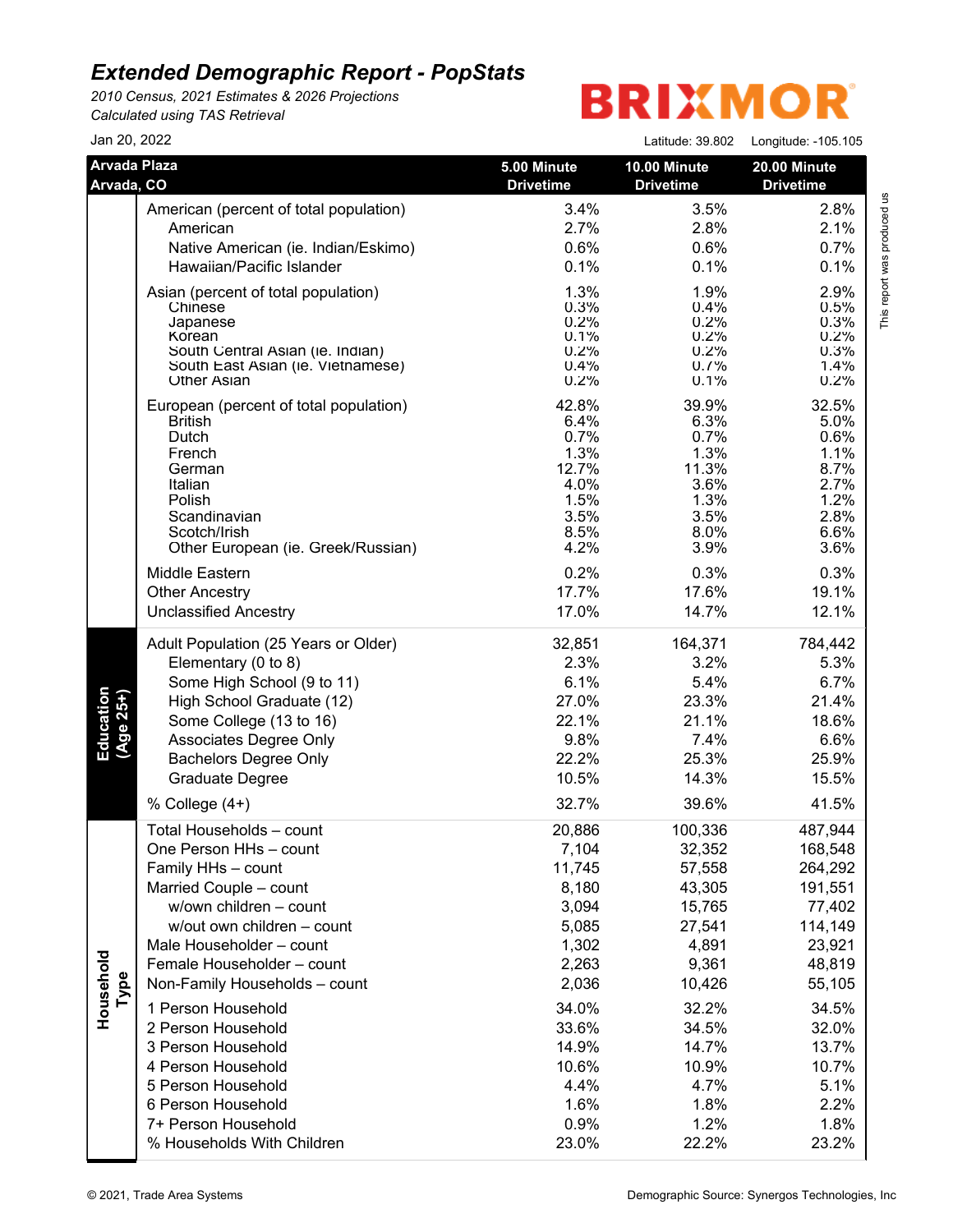*2010 Census, 2021 Estimates & 2026 Projections Calculated using TAS Retrieval*

| Jan 20, 2022                      |                                                                                                                                                                                                                                                                                                                                                                                                                                                    |                                                                                                                          | Latitude: 39.802                                                                                                         | Longitude: -105.105                                                                                                      |
|-----------------------------------|----------------------------------------------------------------------------------------------------------------------------------------------------------------------------------------------------------------------------------------------------------------------------------------------------------------------------------------------------------------------------------------------------------------------------------------------------|--------------------------------------------------------------------------------------------------------------------------|--------------------------------------------------------------------------------------------------------------------------|--------------------------------------------------------------------------------------------------------------------------|
| <b>Arvada Plaza</b><br>Arvada, CO |                                                                                                                                                                                                                                                                                                                                                                                                                                                    | 5.00 Minute<br><b>Drivetime</b>                                                                                          | 10.00 Minute<br><b>Drivetime</b>                                                                                         | 20.00 Minute<br><b>Drivetime</b>                                                                                         |
|                                   | <b>Total Housing Units</b><br><b>Owner Occupied Percent</b><br><b>Renter Occupied Percent</b><br><b>Vacant Housing Percent</b><br>Total Housing Units (Census 2000)<br>For Rent (Census 2000)<br>For Sale (Census 2000)<br>Rented or Sold, (Census 2000)<br>Seasonal (Census 2014)                                                                                                                                                                 | 21,851<br>52.9%<br>42.7%<br>4.4%<br>19,218<br>58%<br>16%<br>8%<br>5%                                                     | 105,513<br>60.5%<br>34.6%<br>4.9%<br>91,847<br>41%<br>21%<br>13%<br>7%                                                   | 518,951<br>53.5%<br>40.5%<br>6.0%<br>401,572<br>46%<br>20%<br>8%<br>9%                                                   |
| Homes Built<br>By Year            | Other (Census 2000)<br>Homes Built 1990 to 2000<br>Homes Built 1980 to 1989<br>Homes Built 1970 to 1979<br>Homes Built 1960 to 1969<br>Homes Built 1950 to 1959<br>Homes Built 1940 to 1949<br>Homes Built Before 1939                                                                                                                                                                                                                             | 10%<br>7%<br>11%<br>25%<br>27%<br>23%<br>4%<br>3%                                                                        | 12%<br>9%<br>12%<br>23%<br>19%<br>19%<br>7%<br>11%                                                                       | 13%<br>10%<br>12%<br>21%<br>16%<br>18%<br>7%<br>16%                                                                      |
| <b>Units in</b><br>Structure      | 1 Unit<br>2 - 9 Units<br>Greater than 10 Units<br><b>Mobilie Trailer</b><br><b>Other Units</b>                                                                                                                                                                                                                                                                                                                                                     | 62%<br>14%<br>24%<br>0%<br>$0\%$                                                                                         | 71%<br>12%<br>15%<br>1%<br>0%                                                                                            | 63%<br>12%<br>23%<br>3%<br>0%                                                                                            |
| mer Occupied)<br>Home Value<br>ģ  | Property Value \$1,000,000 or more<br>Property Value \$750,000 to \$999,999<br>Property Value \$500,000 to \$749,999<br>Property Value \$400,000 to \$499,999<br>Property Value \$300,000, to \$399,999<br>Property Value \$200,000 to \$299,999<br>Property Value \$150,000 to \$199,999<br>Property Value \$100,000 to \$149,999<br>Property Value \$60,000 to \$99,999<br>Property Value \$40,000 to \$59,999<br>Property Value \$0 to \$39,999 | 3.8%<br>7.5%<br>37.8%<br>21.8%<br>16.8%<br>8.3%<br>1.8%<br>0.5%<br>0.2%<br>0.4%<br>0.6%                                  | 6.9%<br>12.5%<br>37.3%<br>18.3%<br>13.3%<br>6.2%<br>1.3%<br>0.5%<br>0.4%<br>0.5%<br>1.0%                                 | 8.1%<br>11.8%<br>29.4%<br>17.0%<br>15.0%<br>9.5%<br>2.2%<br>1.4%<br>0.9%<br>0.7%<br>1.6%                                 |
| Wealth<br>Household<br>per l      | <b>Median Home Value</b><br><b>Median Rent</b><br>\$0 and under - percent<br>\$1 to \$4999 - percent<br>\$5k to \$9999 - percent<br>\$10k to \$24999 - percent<br>\$25k to \$49999 - percent<br>\$50k to \$99999 - percent<br>\$100k to \$249999 - percent<br>\$250k to \$499999 - percent<br>\$500k+ - percent<br>Median HH Wealth<br>Avg HH Wealth                                                                                               | \$496,965<br>\$656<br>18.2%<br>9.2%<br>4.9%<br>6.6%<br>6.9%<br>10.2%<br>17.6%<br>12.6%<br>13.8%<br>\$70,914<br>\$228,143 | \$551,060<br>\$674<br>17.3%<br>8.4%<br>4.5%<br>6.4%<br>6.8%<br>10.2%<br>18.1%<br>13.3%<br>15.0%<br>\$81,902<br>\$242,892 | \$504,901<br>\$659<br>18.0%<br>8.9%<br>4.7%<br>6.5%<br>6.8%<br>10.1%<br>17.6%<br>12.9%<br>14.6%<br>\$75,324<br>\$236,428 |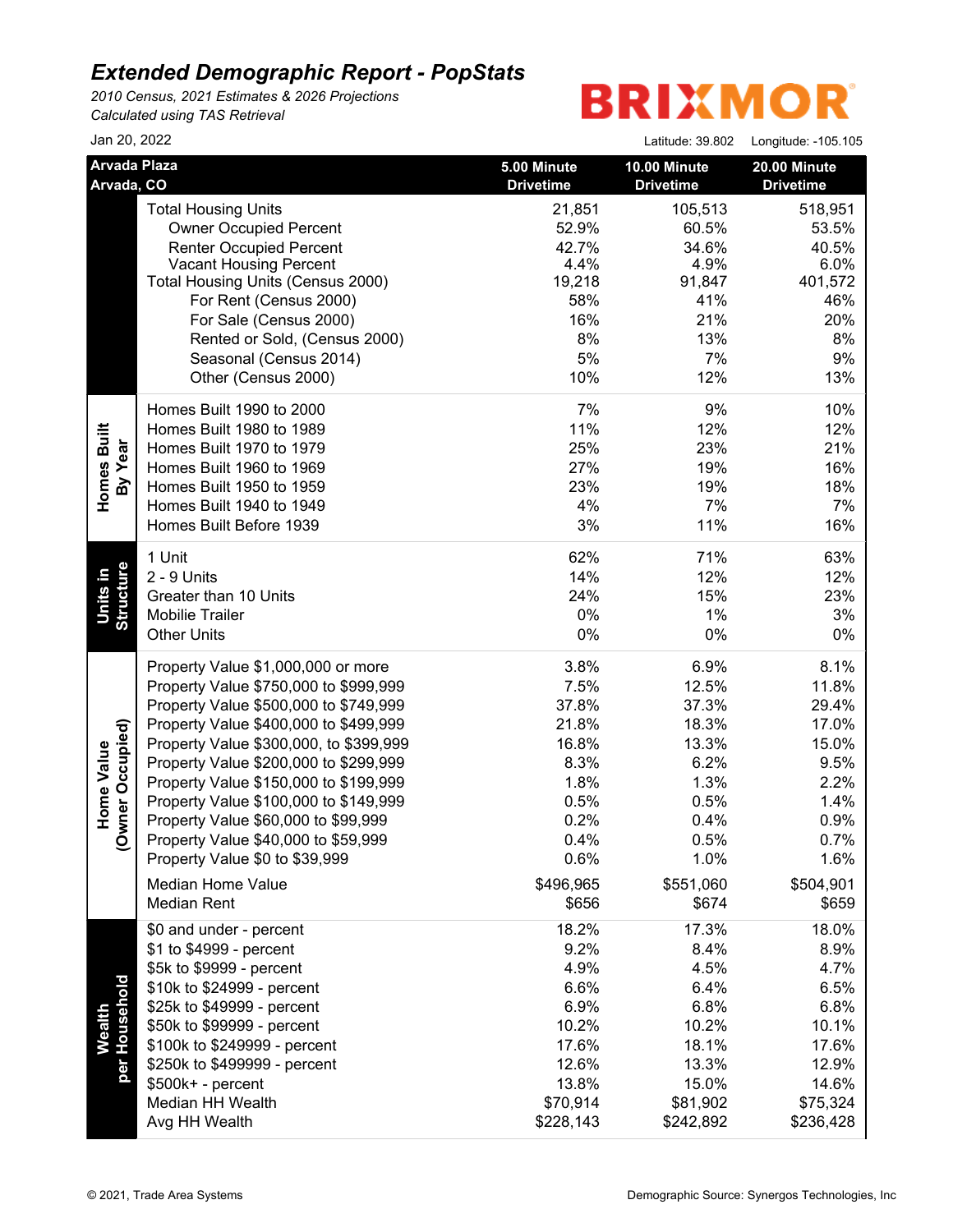*2010 Census, 2021 Estimates & 2026 Projections Calculated using TAS Retrieval*

|                                  | Jan 20, 2022                               |                                 | Latitude: 39.802                 | Longitude: - 105.105             |
|----------------------------------|--------------------------------------------|---------------------------------|----------------------------------|----------------------------------|
| Arvada, CO                       | Arvada Plaza                               | 5.00 Minute<br><b>Drivetime</b> | 10.00 Minute<br><b>Drivetime</b> | 20.00 Minute<br><b>Drivetime</b> |
|                                  |                                            |                                 |                                  |                                  |
|                                  | <b>Economic Viability Local</b>            | 269                             | 270                              | 271                              |
| Economic<br>Viability            | <b>Economic Viability Indexed</b>          | 104                             | 104                              | 104                              |
|                                  | Employed Civilian Pop 16+ by Occupation    | 24,513                          | 121,224                          | 599,356                          |
|                                  | Managerial/Executive                       | 18.3%                           | 19.3%                            | 19.2%                            |
| (Employed Civilians Age 16+)     | <b>Professional Specialty</b>              | 23.1%                           | 25.5%                            | 24.8%                            |
|                                  | <b>Healthcare Support</b>                  | 2.3%                            | 2.3%                             | 2.1%                             |
|                                  | Sales                                      | 10.6%                           | 10.9%                            | 10.3%                            |
|                                  | Office & Administrative Support            | 12.1%                           | 10.7%                            | 10.5%                            |
|                                  | <b>Protective Service</b>                  | 2.1%                            | 1.6%                             | 1.6%                             |
|                                  | <b>Food Preperation</b>                    | 6.1%                            | 5.7%                             | 6.2%                             |
|                                  | <b>Building Maintenance &amp; Cleaning</b> | 4.1%                            | 3.2%                             | 3.7%                             |
|                                  | Personal Care                              | 2.7%                            | 2.8%                             | 2.8%                             |
|                                  | Farming, Fishing, & Forestry               | 0.2%                            | 0.3%                             | 0.3%                             |
|                                  | Construction                               | 8.3%                            | 7.9%                             | 8.8%                             |
|                                  | Production & Transportation                | 10.3%                           | 9.7%                             | 9.8%                             |
|                                  | <b>Percent White Collar Workers</b>        | 66.3%                           | 68.8%                            | 66.9%                            |
|                                  | <b>Percent Blue Collar Workers</b>         | 33.7%                           | 31.2%                            | 33.1%                            |
|                                  | Agriculture/Mining/Construction            | 9.8%                            | 10.1%                            | 10.1%                            |
|                                  | Manufacturing                              | 9.4%                            | 7.4%                             | 7.0%                             |
|                                  | Transportation                             | 4.6%                            | 4.3%                             | 4.5%                             |
|                                  | Information                                | 2.8%                            | 2.7%                             | 2.8%                             |
|                                  | Wholesale/Retail                           | 12.9%                           | 13.0%                            | 12.8%                            |
|                                  | Finance, Insurance, Real Estate            | 6.0%                            | 7.0%                             | 6.9%                             |
|                                  | <b>Professional Services</b>               | 9.0%                            | 11.5%                            | 11.5%                            |
|                                  | <b>Management Services</b>                 | 0.1%                            | 0.1%                             | 0.1%                             |
| Employed Civilians Age 16+)      | Administrative/Waste Services              | 5.1%                            | 4.4%                             | 5.0%                             |
|                                  | <b>Educational Services</b>                | 20.0%                           | 19.6%                            | 19.5%                            |
|                                  | <b>Entertainment Services</b>              | 10.0%                           | 10.1%                            | 10.6%                            |
|                                  | <b>Other Professional Services</b>         | 5.6%                            | 5.2%                             | 4.9%                             |
|                                  | <b>Public Administration</b>               | 4.7%                            | 4.6%                             | 4.1%                             |
|                                  | Drive to Work Alone                        | 79.0%                           | 77.9%                            | 72.8%                            |
|                                  | Drive to Work Carpool                      | 10.6%                           | 11.2%                            | 13.0%                            |
|                                  | Travel to Work by Public Transportation    | 3.5%                            | 4.5%                             | 6.3%                             |
|                                  | Drive to Work on Motorcycle                | 0.1%                            | 0.1%                             | 0.1%                             |
|                                  | Drive to Work on Bicycle                   | 0.3%                            | 0.3%                             | 0.6%                             |
|                                  | Walked to Work                             | 1.9%                            | 1.7%                             | 3.0%                             |
| <b>Transportation</b><br>To Work | <b>Other Means</b>                         | 0.4%                            | 0.6%                             | 0.6%                             |
|                                  | Work at Home                               | 4.2%                            | 3.8%                             | 3.6%                             |